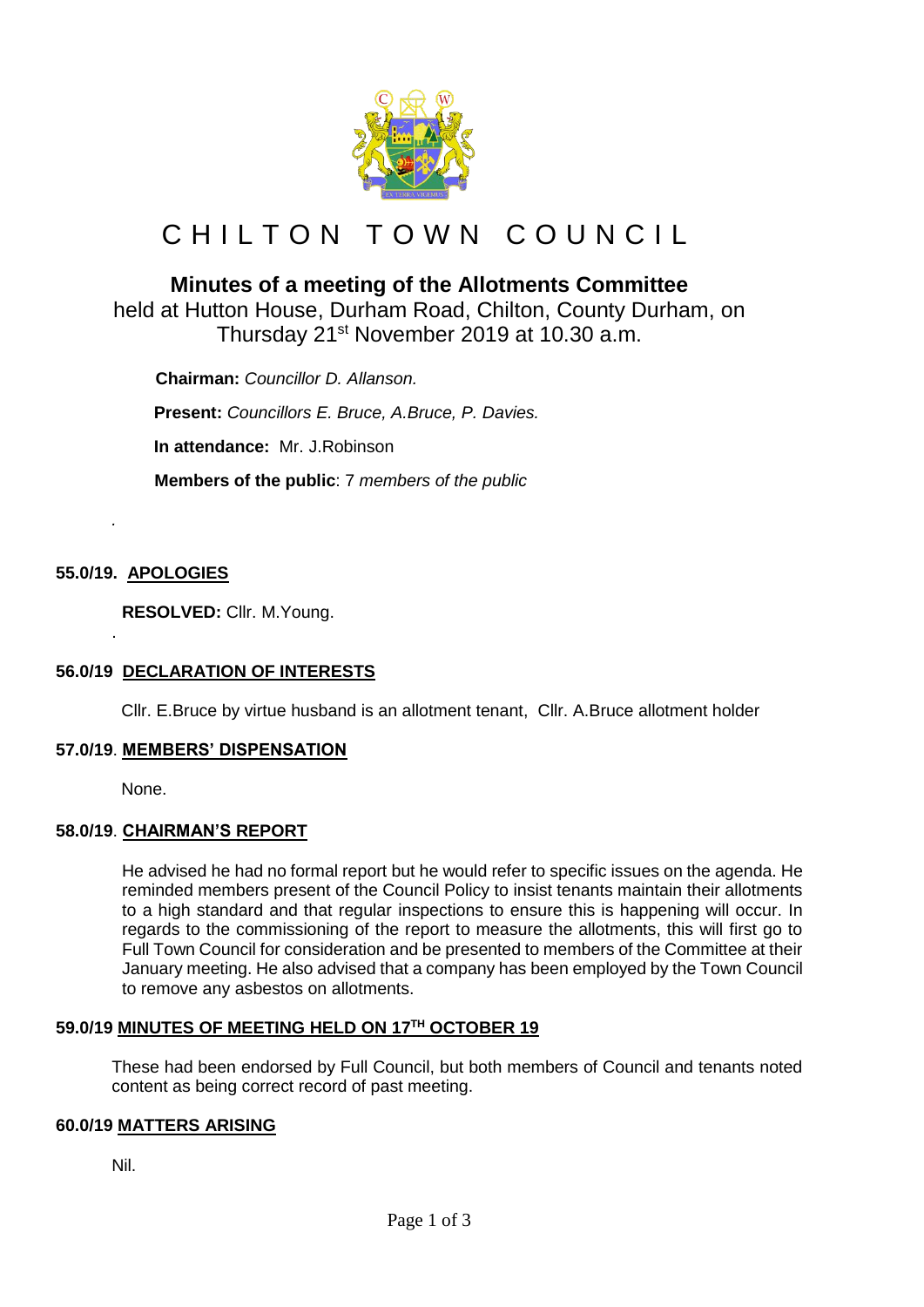#### **61.0/19 PUBLIC PARTICIPATION**

Tenants present raised the following issues and actions agreed:-

a.One tenant advised that a number of empty gas bottles had been left on Plot 110 when it had been recently cleaned up. Clerk to raise the matter with S.E.Landscape for comment. b. One tenant complained in regards to the state of Plot 41. The Chairman and Vice Chairman agreed to undertake an inspection of same.

c. Several members and the Chairman raised the issue of black smoke and burning of tyres etc. Chairman has raised the issue with relevant tenant and advised them it is against their tenancy agreement.

d. Tenants requested dog fowling notices be placed on entrances to all sites. This to be referred to Council for their agreement.

e. One tenant complained of copper wire and large amounts of rubbish on the West Chilton Terrace site. Chairman and Vice Chairman agreed to inspect same.

#### **62.0/18 WATER**

The Chairman advised all water had been turned off across the sites from 1<sup>st</sup> October 2019, and records taken of meter readings. One tenant advised he had been approached by a fellow tenant and the water in West Chilton Terrace has not been switched off. Cllr. P.Davies agreed to visit the relevant water meter with the tenant to investigate same.

#### **63.0/19 INSPECTIONS**

 The Chairman reported no formal inspection of site had taken place during the recent month. In response to a question by a tenant the Chairman advised 2 formal inspections take place each year, tenants are advised of same, May and July. Other inspections are undertaken on an as and when basis or as a response to a query or complaint made to Council.

#### **64.0/19 HAMBLETON WAY**

 The Vice Chairman advised he had met with 70% of tenants on this site and discussed what posts/fencing they needed to replace. He advised tenants had agreed to renew themselves if Council would provide the materials, and he was taking this matter forward via Town Council.

 **Members of the public left the meeting at this time due to the nature of business to be enacted**.

#### . **65.0/19 ALLOTMENT ALLOCATION**

Members agreed to 3 tenancy applications as per policy. 1 applicant applied for West Chilton Terrace, were no vacancies. To be advised application to remain on file and will be considered when vacancy occurs on this site.

Members noted 1 allotment remained vacant.